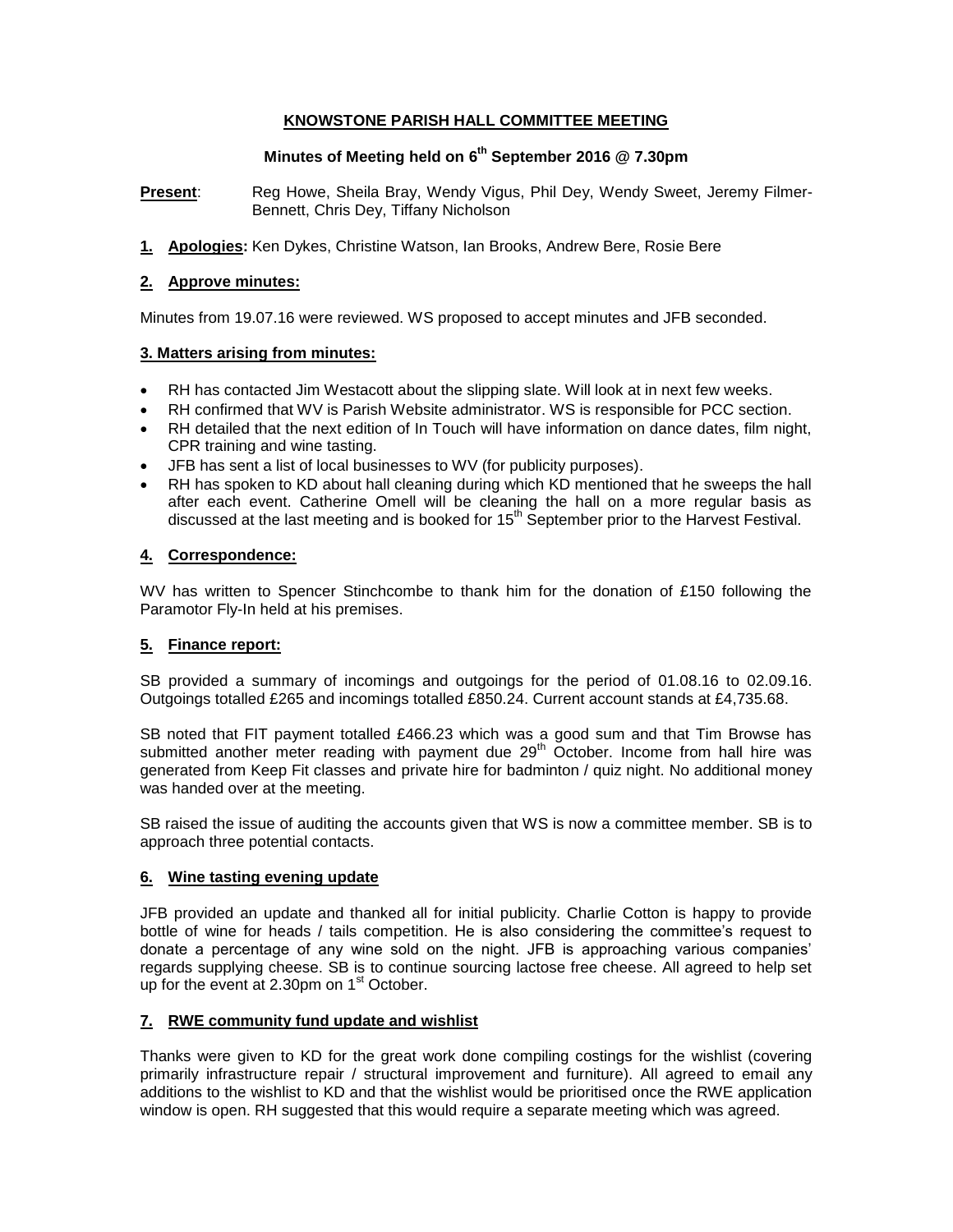JFB provided a brief update on the RWE community fund committee. Members have been selected but there is nothing in the public domain yet regards who is on the committee or when the application window will open.

## **8. Hall facilities / equipment**

PD presented a proposal for how a disabled toilet could be accommodated within the existing floorspace. This would require the male toilets becoming unisex disabled toilets. All agreed that this was great work and that PD should finalise the drawings and proceed to sourcing quotes.

## **9. Hall maintenance**

SB requested that the fridge is cleaned when Catherine Omell is next at the hall. SB is chasing the PAT and 5 year electrical testing as this is now overdue.

### **10. Hall activities / fundraising**

### a) Progress of events planned for 2016 / 2017

RH has advertised the November quiz night in In Touch and details remain as in 2015 (£20 for a table of six or £4 per person on the door, BYO food and drink, raffle and IB as contact). RH is to discuss putting a flier in the next In Touch magazine with Cath Morgan.

RH noted that CPR awareness day is booked for  $6<sup>th</sup>$  October.

RH confirmed that the next film night is  $24<sup>th</sup>$  November and is to be run by Tim and Michele.

RH stated that the St George's afternoon tea party is booked for Sunday 23<sup>rd</sup> April 2017 with Christine Watson being the lead.

TN detailed initial plans for the Summer Fete on 24<sup>th</sup> June 2017 and specifically the aim to hold it in the village centre. She also stressed the importance of talking to people now about the event and how they might be involved. JFB suggested that TN discuss the event with John and Olwen Smith given they ran the family day in 2015. TN is to explore logistics further specifically 1) ability to close road and cost implications and 2) alternative parking options including for the Masons Arms patrons. SB offered her field as an option for siting the fair (NB: not an option for parking). TN is to discuss the idea with the Masons Arms, Christine Watson and Beverley the local community support officer. CD agreed to assist TN with initial discussions and planning.

TN raised that not all events are listed in the South Molton News. RH is to discuss with KD and Nicola Thompson (responsible for Edgemoor Group of churches).

RH stated that all December and January events will be in the subsequent edition of In Touch.

b) New bookings

TN detailed that she has booked the hall for a Macmillan Cancer Support coffee morning on  $30<sup>th</sup>$ September. WV confirmed that John and Olwen Smith will not be holding coffee mornings in September and October.

c) Dance dates

WV briefly outlined the logistics of the hall dances to new members of the committee. It was suggested that new members help at dances initially before taking on their own dances to cover.